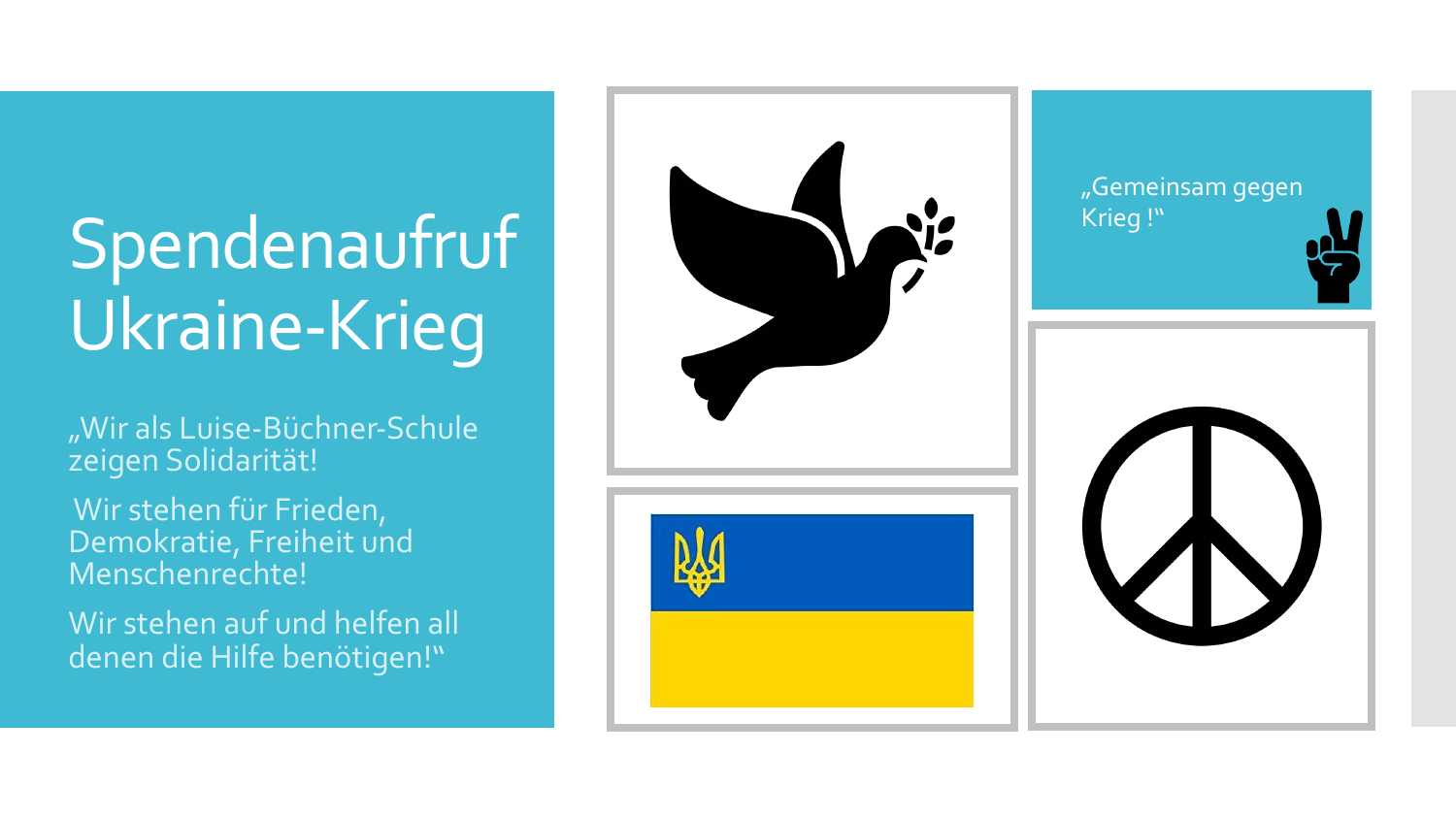# Spendenaufruf Ukraine -Krieg

**1. Wie kann ich spenden ?**

**1. Geldspenden (ab 1 Euro )** 

Für jede Spende erhaltet ihr eine Solidaritätsschleife als Dankeschön!



### **Wann?** Jede 1. Pause **Wo?** Im Foyer der Schule **Fragen?**

Ansprechpartner sind: Jennifer Bleibel J2A Leon Biancardi



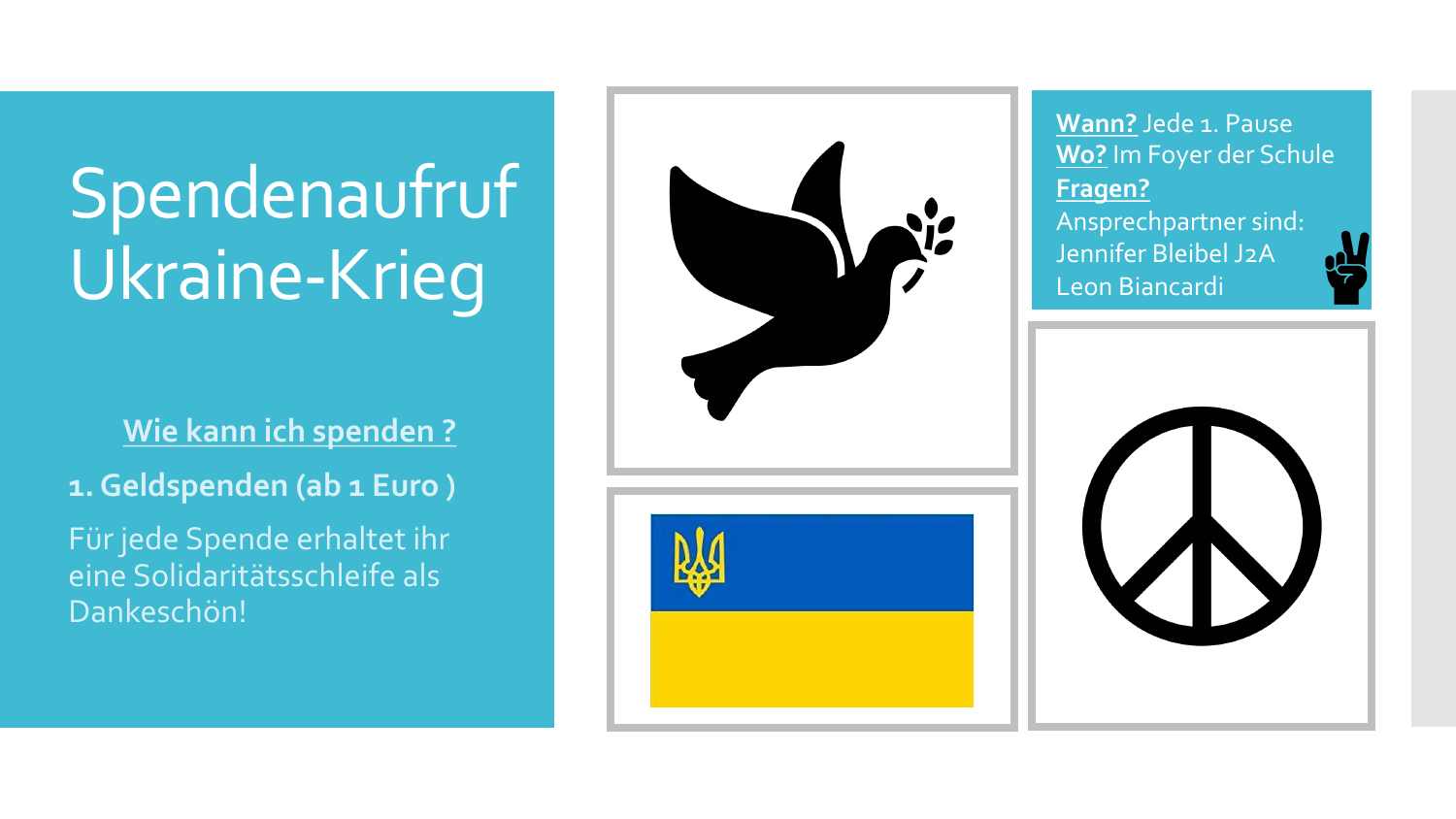## Appeal for donations against the war in Ukraine

"We as Luise-Büchner-School show solidarity!

We stand for peace, democracy, freedom and human rights !

We get up and help those who need our help!"



#### "Together against war!"



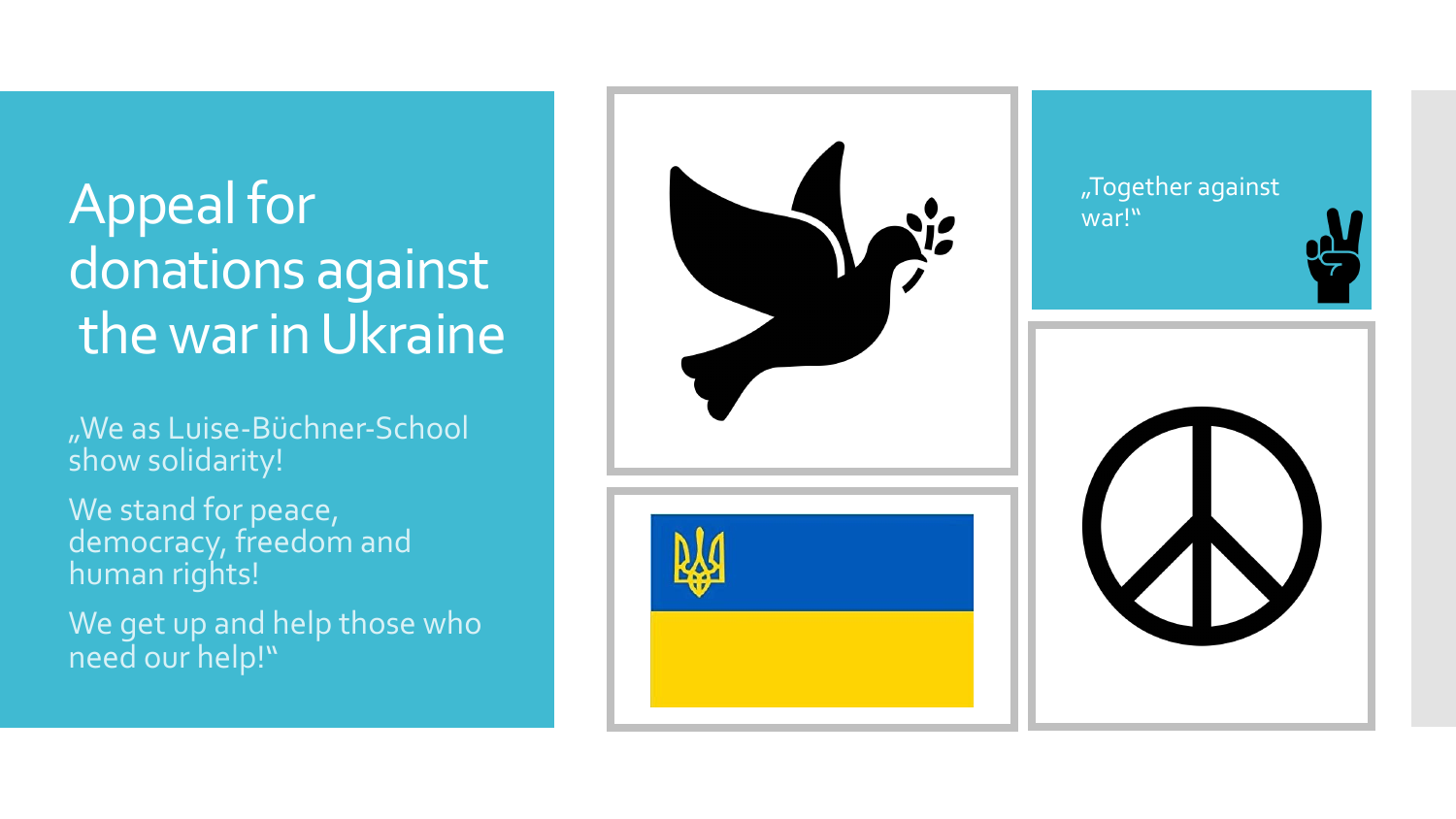### Appeal for donations against the war in Ukraine

#### **1. How can I donate ?**

**1. Donate money ( 1 Euro + more)**

**For each donation you will receive a solidarity ribbon as a thank you !** 



**When?** In every 1st break **Where ?** In the foyer **Questions? Contact:** Jennifer Bleibel J2A

Leon Biancardi J2



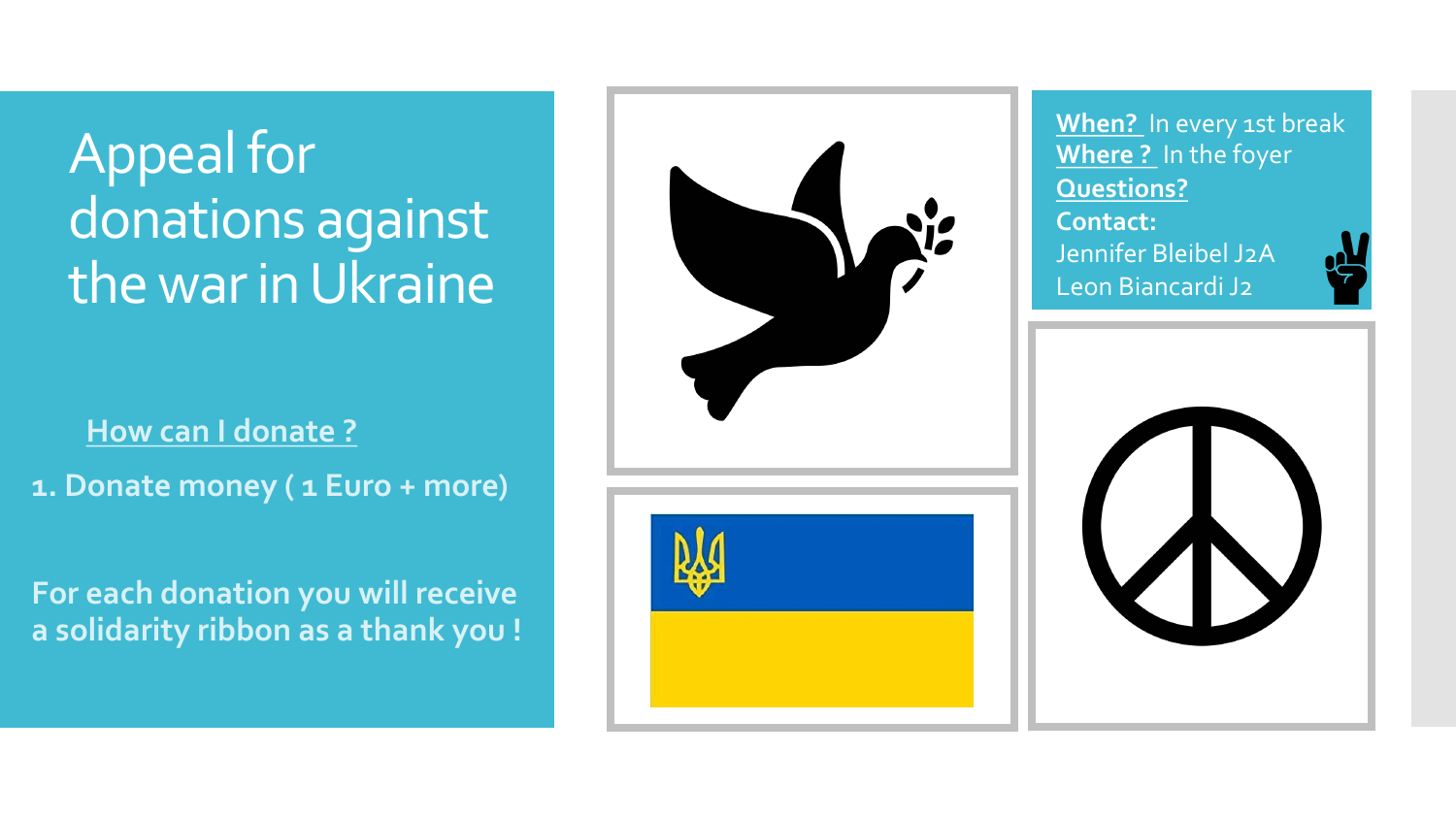### Llamamiento para donaciones a Ucrania

" ¡Nosotros, como Luise-Büchner-Schule, mostramos solidaridad !

¡Defendemos la paz, la libertad, la democracia y los derechos humanos !

¡Nos levantamos y ayudamos a todos los que necesitan ayuda!"